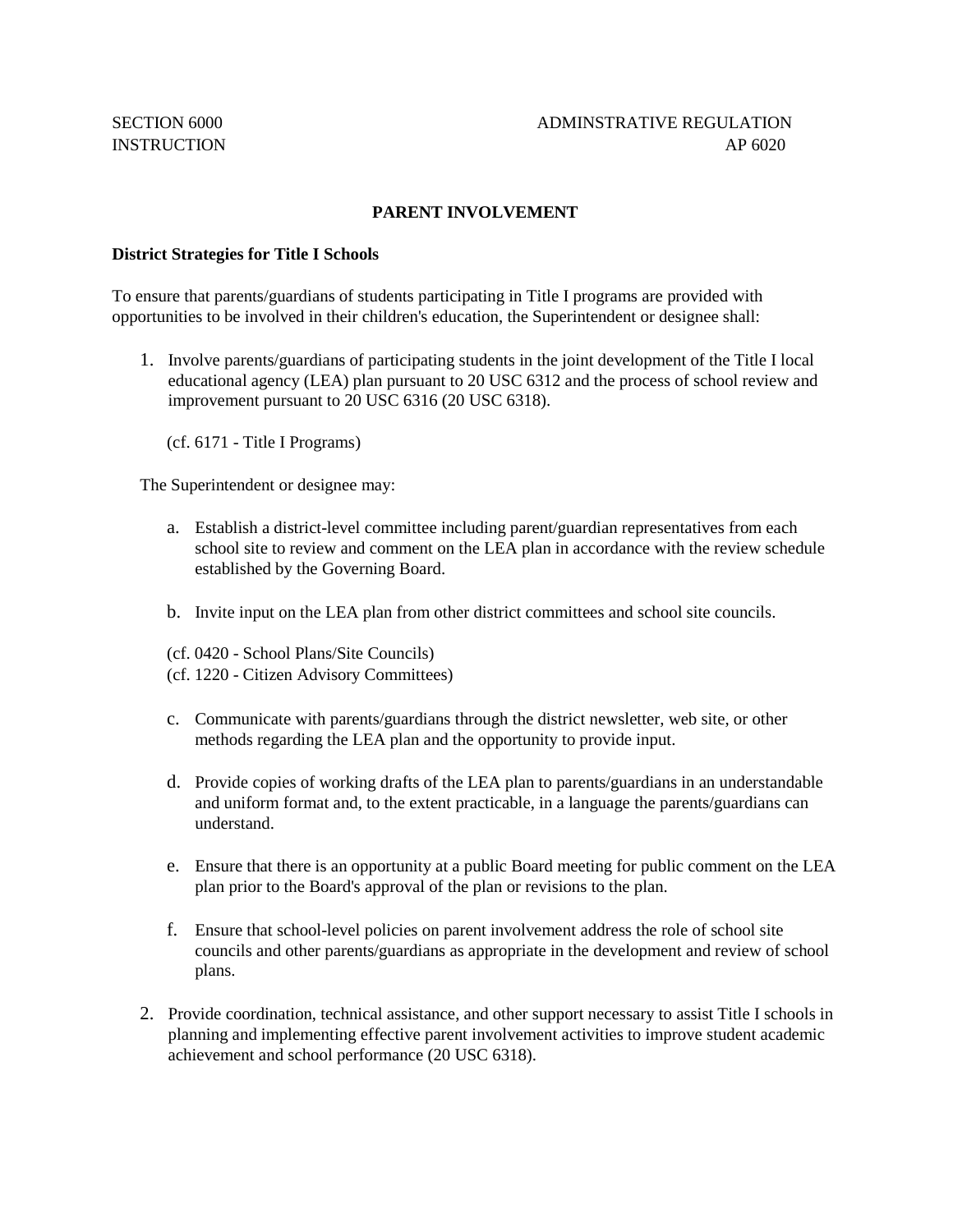The Superintendent or designee shall: (20 USC [6318\)](http://gamutonline.net/displayPolicy/302984/6)

a. Assist parents/guardians in understanding such topics as the challenging state academic content standards and academic achievement standards, state and local academic assessments, the requirements of Title I, and how to monitor a child's progress and work with educators to improve the achievement of their children

(cf. [6011](http://gamutonline.net/displayPolicy/211099/6) - Academic Standards)

- (cf. [6162.5](http://gamutonline.net/displayPolicy/909494/6) Student Assessment)
- (cf. [6162.51](http://gamutonline.net/displayPolicy/352670/6) State Academic Achievement Tests)

b. Provide parents/guardians with materials and training, such as literacy training and using technology (including education about the harms of copyright piracy), as appropriate, to help them work with their children to improve their children's achievement

c. With the assistance of parents/guardians, educate teachers, specialized instructional support personnel, principals and other school leaders, and other staff, in the value and utility of parent/guardian contributions and in how to reach out to, communicate with, and work with parents/guardians as equal partners, implement and coordinate parent/guardian programs, and build ties between parents/guardians and the schools

- (cf. [4131](http://gamutonline.net/displayPolicy/1002203/6) Staff Development)
- (cf. [4231](http://gamutonline.net/displayPolicy/1002207/6) Staff Development)

(cf. [4331](http://gamutonline.net/displayPolicy/171627/6) - Staff Development)

d. To the extent feasible and appropriate, coordinate and integrate parent/guardian involvement programs and activities with other federal, state, and local programs, including public preschool programs, and conduct other activities, such as parent resource centers, that encourage and support parents/guardians in fully participating in their children's education

e. Ensure that information related to school and parent/guardian programs, meetings, and other activities is sent to the parents/guardians of participating students in a format and, to the extent practicable, in a language the parents/guardians can understand

f. Provide other such reasonable support for parent/guardian involvement activities as parents/guardians may request

g. Inform parents/guardians and parent organizations of the existence and purpose of parent information and resource centers in the state that provide training, information, and support to parents/guardians of participating students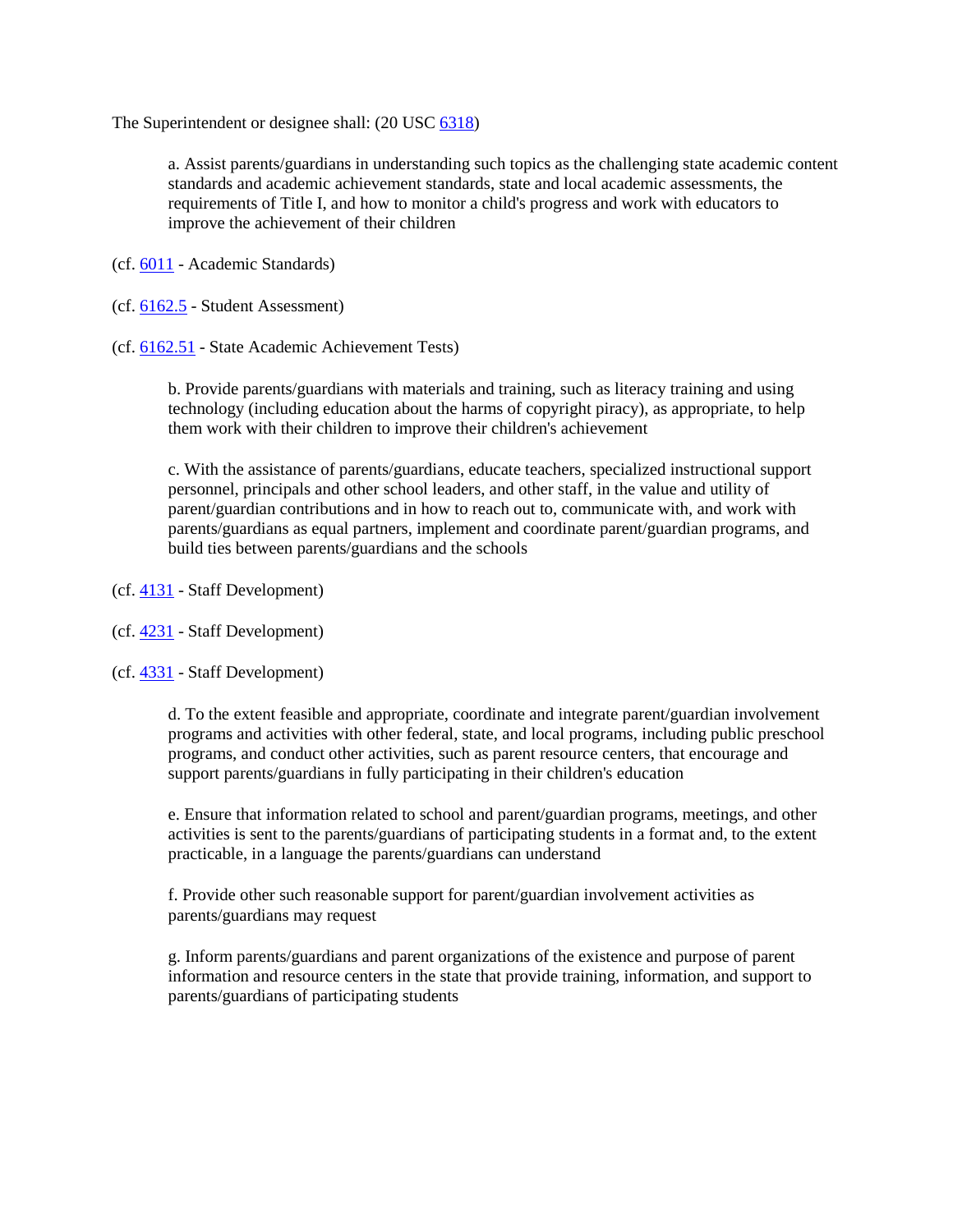In addition, the Superintendent or designee may:

- a. Pay reasonable and necessary expenses associated with parent involvement activities, including transportation and child care costs, to enable parents/guardians to participate in school-related meetings and training sessions.
- b. Train parents/guardians to enhance the involvement of other parents/guardians.
- c. Arrange school meetings at a variety of times or, when parents/guardians are unable to attend such conferences, conduct in-home conferences between parents/guardians and teachers or other educators who work directly with participating students.
- d. Adopt and implement model approaches to improving parent involvement.
- e. Establish a districtwide parent advisory council to provide advice on all matters related to parent involvement in Title I programs.
- f. Develop appropriate roles for community-based organizations and businesses in parent involvement activities.
- g. Make referrals to community agencies and organizations that offer literacy training, parent education programs, and/or other services that help to improve the conditions of parents/guardians and families.
- (cf. 1020 Youth Services)
- h. Provide a master calendar of district activities and district meetings.
- i. Provide information about opportunities for parent involvement through the district newsletter, web site, or other written or electronic means.
- j. Engage parent-teacher organizations to actively seek out and involve parents/guardians through regular communication updates and information sessions.
- (cf. 1230 School-Connected Organizations)
- k. To the extent practicable, provide translation services at school sites and at meetings involving parents/guardians as needed.
- l. Provide training and information to members of district and school site councils and advisory committees to help them fulfill their functions.
- (cf. 4115 Evaluation/Supervision)
- (cf. 4215 Evaluation/Supervision)
- (cf. 4315 Evaluation/Supervision)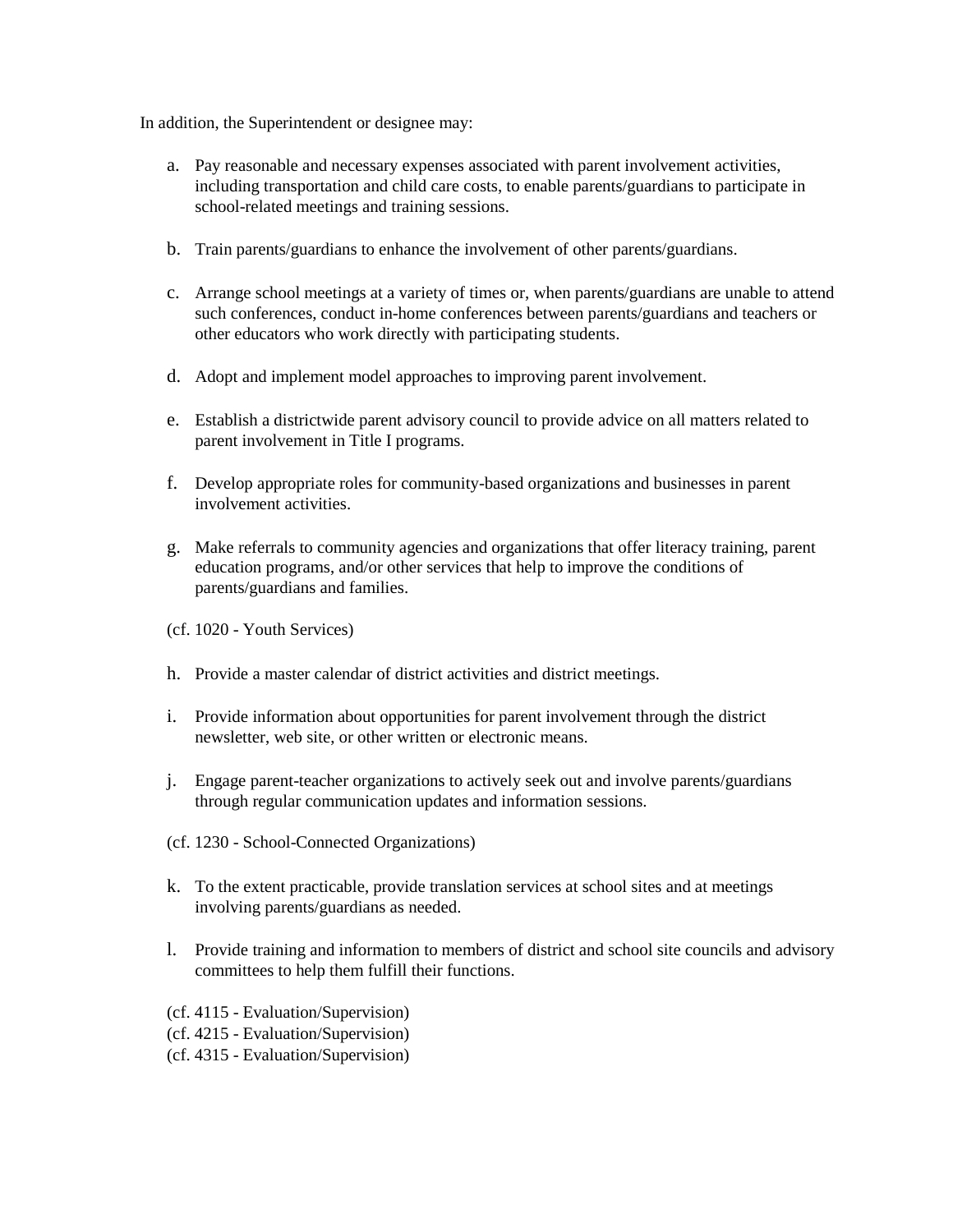- m. Provide ongoing district-level workshops to assist school site staff, parents/guardians, and family members in planning and implementing improvement strategies, and seek their input in developing the workshops
- n. Provide training for the principal or designee of each participating school regarding Title I requirements for parent/guardian and family engagement, leadership strategies, and communication skills to assist him/her in facilitating the planning and implementation of related activities
- (cf. [4115](http://gamutonline.net/displayPolicy/936014/6) Evaluation/Supervision)
- (cf. [4215](http://gamutonline.net/displayPolicy/171226/6) Evaluation/Supervision)
- (cf. [4315](http://gamutonline.net/displayPolicy/936019/6) Evaluation/Supervision)
	- o. Assign district personnel to serve as a liaison to the schools regarding Title I parent/guardian and family engagement issues
- 3. To the extent feasible and appropriate, coordinate and integrate Title I parent/guardian and family engagement strategies with parent/guardian and family engagement strategies of other relevant federal, state, and local programs and ensure consistency with federal, state, and local laws (20 USC [6318\)](http://gamutonline.net/displayPolicy/302984/6)

The Superintendent or designee may:

- a. Identify overlapping or similar program requirements
- (cf. [0430](http://gamutonline.net/displayPolicy/303887/6) Comprehensive Local Plan for Special Education)
- (cf. [2230](http://gamutonline.net/displayPolicy/244939/6) Representative and Deliberative Groups)
- (cf. [3280](http://gamutonline.net/displayPolicy/909476/6) Sale or Lease of District-Owned Real Property)
- (cf. [5030](http://gamutonline.net/displayPolicy/367951/6) Student Wellness)
- (cf. [5148](http://gamutonline.net/displayPolicy/1002210/6) Child Care and Development)
- (cf. [5148.3](http://gamutonline.net/displayPolicy/1002214/6) Preschool/Early Childhood Education)
- (cf. [6174](http://gamutonline.net/displayPolicy/288783/6) Education for English Learners)
- (cf. [6175](http://gamutonline.net/displayPolicy/303911/6) Migrant Education Program)
- (cf. [6178](http://gamutonline.net/displayPolicy/211110/6) Career Technical Education)

b. Involve district and school site representatives from other programs to assist in identifying specific population needs

c. Schedule joint meetings with representatives from related programs and share data and information across programs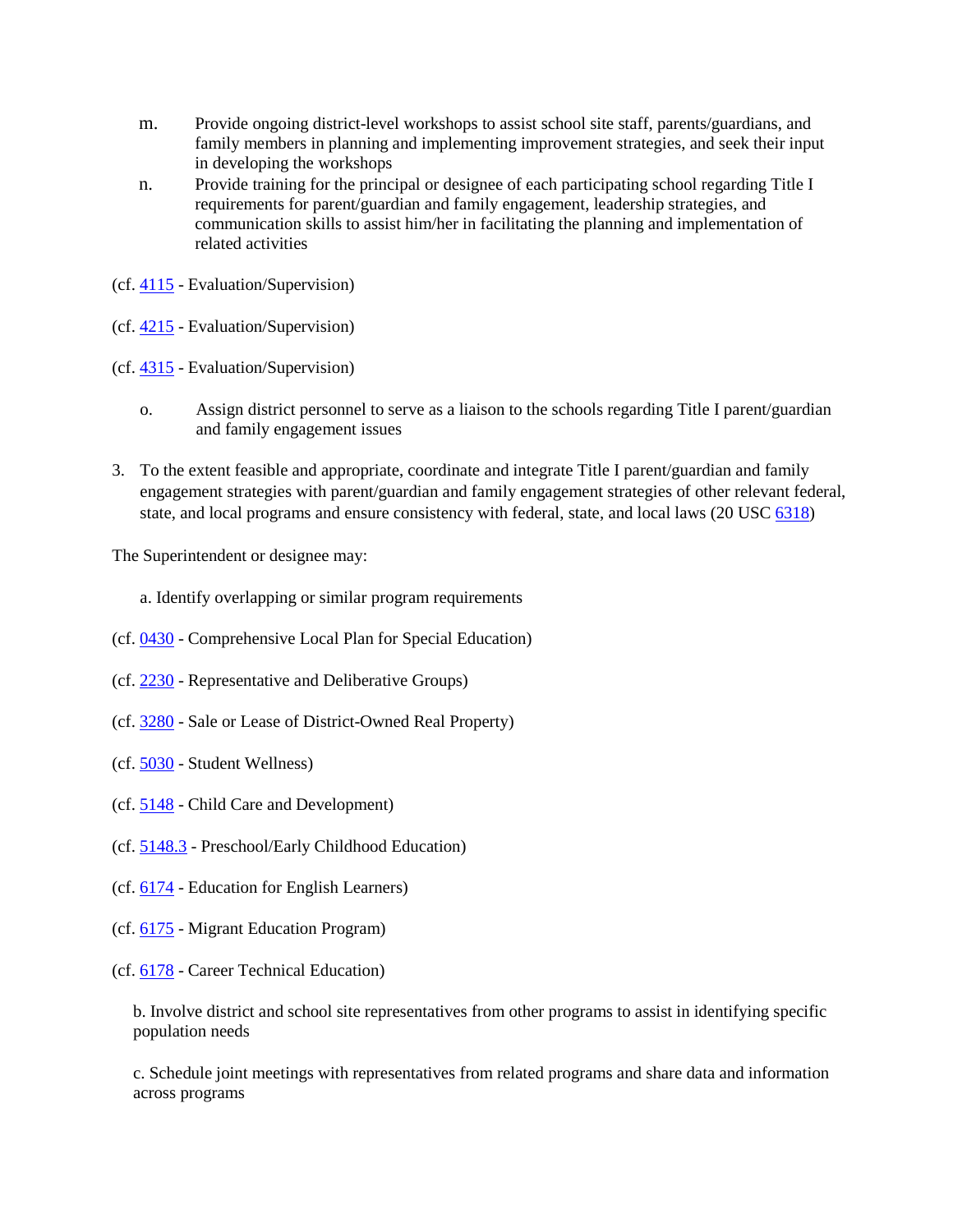d. Develop a cohesive, coordinated plan focused on student needs and shared goals

4. Conduct, with meaningful involvement of parents/guardians and family members, an annual evaluation of the content and effectiveness of the parent/guardian and family engagement policy in improving the academic quality of the schools served by Title I, including identification of: (20 USC [6318\)](http://gamutonline.net/displayPolicy/302984/6)

a. Barriers to participation in parent/guardian and family engagement activities, with particular attention to parents/guardians who are economically disadvantaged, are disabled, have limited English proficiency, have limited literacy, or are of any racial or ethnic minority background

b. The needs of parents/guardians and family members, so they can better assist with their children's learning and engage with school personnel and teachers

c. Strategies to support successful school and family interactions

(cf. [0500](http://gamutonline.net/displayPolicy/171712/6) - Accountability)

The Superintendent or designee shall notify parents/guardians of this review and assessment through regular school communications mechanisms and shall provide a copy of the assessment to parents/guardians upon their request. (Education Code [11503\)](http://gamutonline.net/displayPolicy/129642/6)

The Superintendent or designee may:

a. Use a variety of methods, such as focus groups, surveys, and workshops, to evaluate the satisfaction of parents/guardians and staff with the quality and frequency of district communications

b. Gather and monitor data regarding the number of parents/guardians and family members participating in district activities and the types of activities in which they are engaged

c. Recommend to the Board measures to evaluate the impact of the district's parent/guardian and family engagement efforts on student achievement

5. Use the findings of the evaluation conducted pursuant to item #4 above to design evidence-based strategies for more effective parent/guardian and family involvement and, if necessary, to revise the parent/guardian and family engagement policy (20 USC [6318\)](http://gamutonline.net/displayPolicy/302984/6)

6. Involve parents/guardians in the activities of schools served by Title I, which may include establishing a parent advisory board comprised of a sufficient number and representative group of parents/guardians or family members served by the district to adequately represent the needs of the population served by the district for the purposes of developing, revising, and reviewing the parent/guardian and family engagement policy (20 USC [6318\)](http://gamutonline.net/displayPolicy/302984/6)

The Superintendent or designee may:

a. Include information about school activities in district communications to parents/guardians and family members

b. To the extent practicable, assist schools with translation services or other accommodations needed to encourage participation of parents/guardians and family members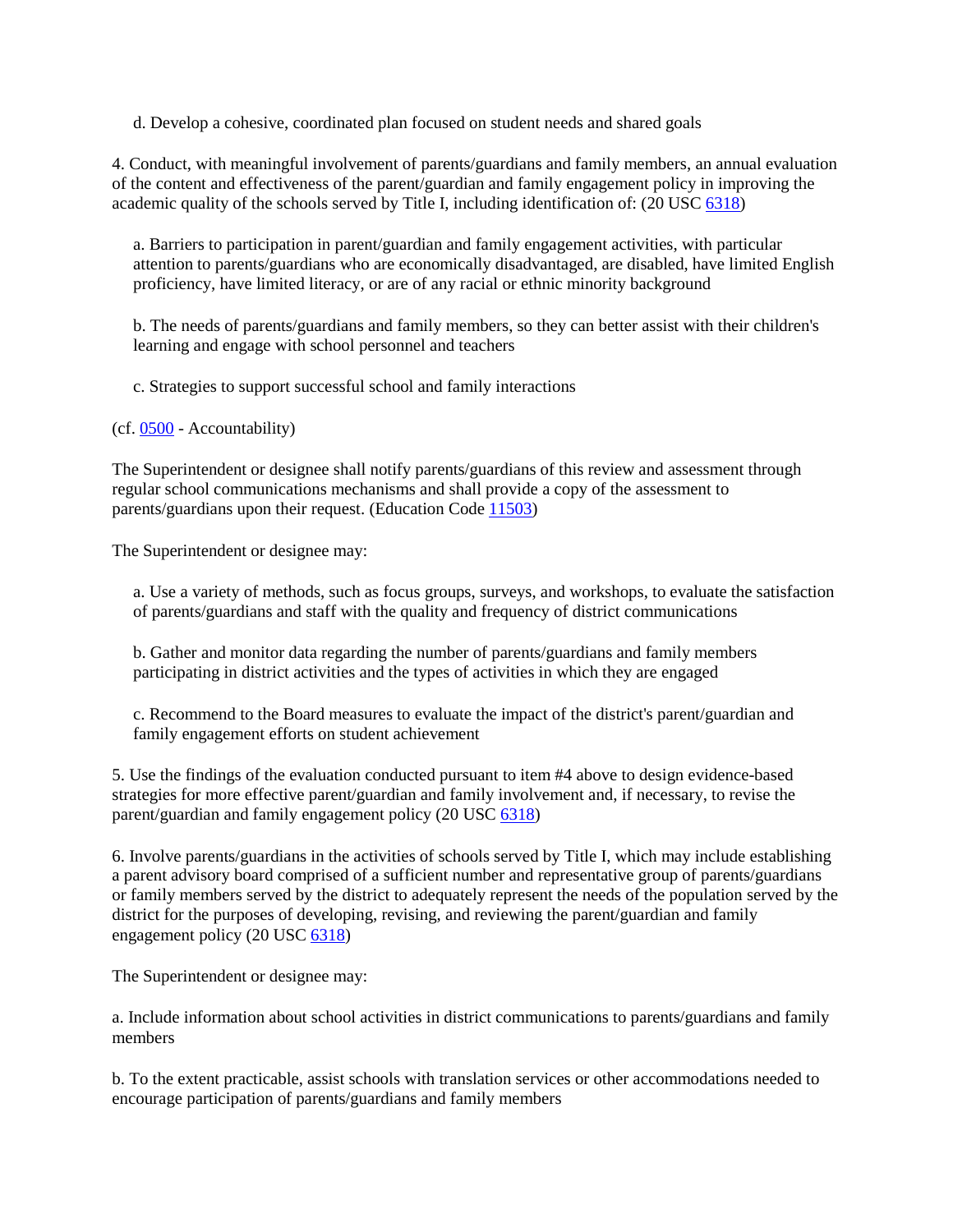c. Establish processes to encourage parent/guardian input regarding their expectations and concerns for their children

The district's Board policy and administrative regulation containing parent/guardian and family engagement strategies shall be incorporated into the district's local control and accountability plan in accordance with 20 USC [6312](http://gamutonline.net/displayPolicy/190143/6) and shall be distributed to parents/guardians of students participating in Title I programs. (20 USC [6318\)](http://gamutonline.net/displayPolicy/302984/6)

(cf. [5145.6](http://gamutonline.net/displayPolicy/222839/6) - Parental Notifications)

## **School-Level Policies for Title I Schools**

At each school receiving Title I funds, a written policy on parent/guardian and family engagement shall be developed jointly with the parents/guardians and family members of participating students. Such policy shall describe the means by which the school will: (20 USC [6318\)](http://gamutonline.net/displayPolicy/302984/6)

1. Convene an annual meeting, at a convenient time, to which all parents/guardians of participating students shall be invited and encouraged to attend, in order to inform parents/guardians of their school's participation in Title I and to explain Title I requirements and the right of parents/guardians to be involved

2. Offer a flexible number of meetings, such as meetings in the morning or evening, for which related transportation, child care, and/or home visits may be provided as such services relate to parent/guardian involvement

3. Involve parents/guardians in an organized, ongoing, and timely way in the planning, review, and improvement of Title I programs, including the planning, review, and improvement of the school's parent/guardian and family engagement policy and, if applicable, the joint development of the plan for schoolwide programs pursuant to 20 USC [6314](http://gamutonline.net/displayPolicy/302980/6)

The school may use an existing process for involving parents/guardians in the joint planning and design of the school's programs provided that the process includes adequate representation of parents/guardians of participating students.

4. Provide the parents/guardians of participating students all of the following:

a. Timely information about Title I programs

b. A description and explanation of the school's curriculum, forms of academic assessment used to measure student progress, and the achievement levels of the challenging state academic standards

(cf. [5121](http://gamutonline.net/displayPolicy/1053072/6) - Grades/Evaluation of Student Achievement)

(cf. [5123](http://gamutonline.net/displayPolicy/226660/6) - Promotion/Acceleration/Retention)

c. If requested by parents/guardians, opportunities for regular meetings to formulate suggestions and to participate, as appropriate, in decisions related to their children's education, and, as soon as practicably possible, responses to the suggestions of parents/guardians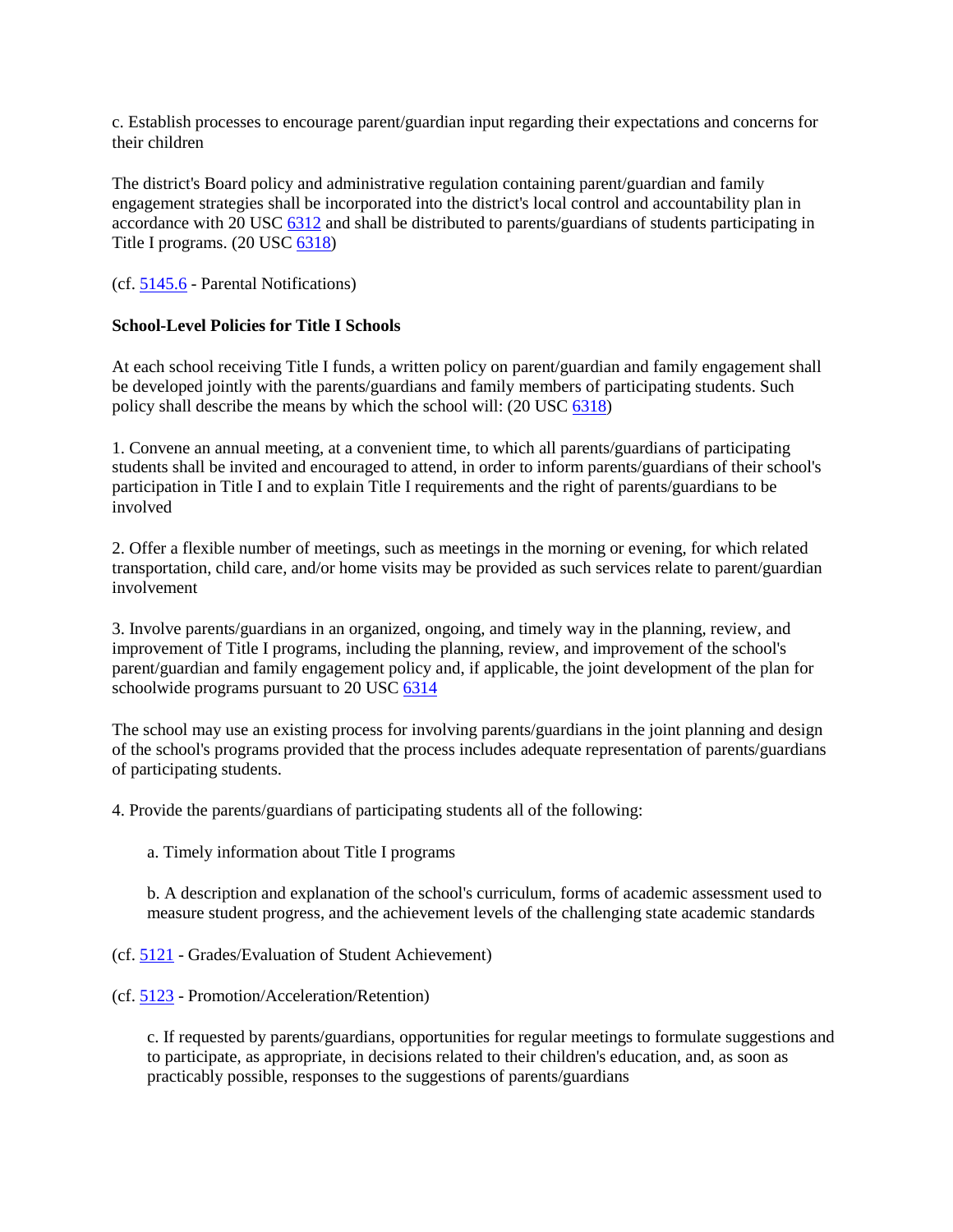5. If the schoolwide program plan is not satisfactory to the parents/guardians of participating students, submit any parent/guardian comments when the school makes the plan available to the district

6. Jointly develop with the parents/guardians of participating students a school-parent compact that outlines how parents/guardians, the entire school staff, and students will share responsibility for improved student academic achievement and the means by which the school and parents/guardians will build a partnership to help students achieve state standards

This compact shall address:

a. The school's responsibility to provide high-quality curriculum and instruction in a supportive and effective learning environment that enables participating students to achieve the state's challenging academic achievement standards

b. Ways in which parents/guardians will be responsible for supporting their children's learning, volunteering in the classroom, and participating, as appropriate, in decisions related to their children's education and the positive use of extracurricular time

(cf. [1240](http://gamutonline.net/displayPolicy/274258/6) - Volunteer Assistance)

- (cf. [5020](http://gamutonline.net/displayPolicy/288762/6) Parent Rights and Responsibilities)
- (cf. [5113](http://gamutonline.net/displayPolicy/171542/6) Absences and Excuses)
- (cf. [6145](http://gamutonline.net/displayPolicy/1075009/6) Extracurricular/Cocurricular Activities)
- (cf. [6154](http://gamutonline.net/displayPolicy/171663/6) Homework/Makeup Work)

c. The importance of communication between teachers and parents/guardians on an ongoing basis through, at a minimum:

(1) Parent-teacher conferences in elementary schools, at least annually, during which the compact shall be discussed as it relates to the student's achievement

(2) Frequent reports to parents/guardians on their children's progress

(3) Reasonable access to staff, opportunities to volunteer and participate in their child's classroom, and observation of classroom activities

(4) Regular two-way, meaningful communication between family members and school staff, and, to the extent practicable, in a language that family members can understand

7. Build the capacity of the school and parents/guardians for strong parent involvement by implementing the required activities described in item #2 in the section "District Strategies for Title I Schools" above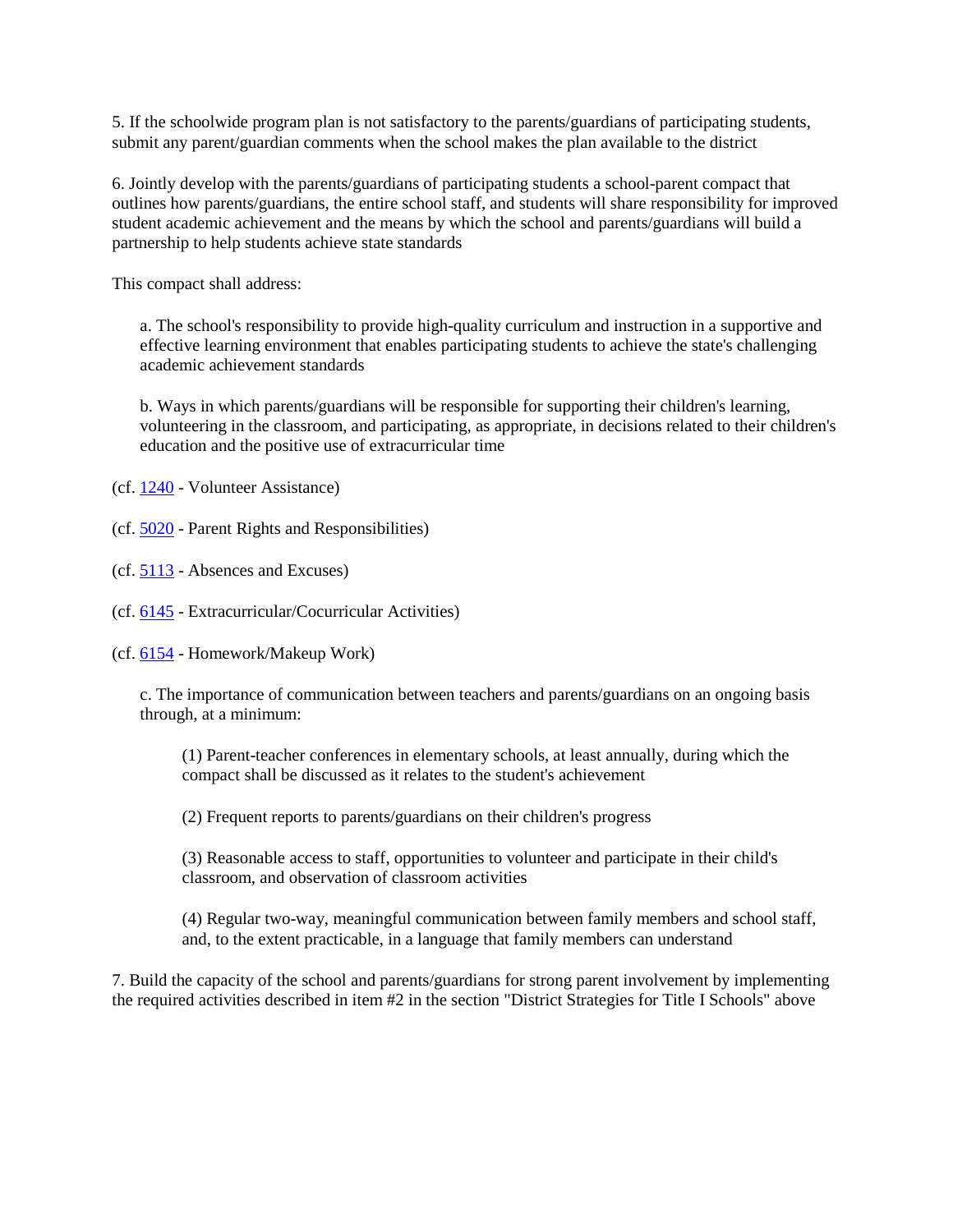8. To the extent practicable, provide opportunities for the informed participation of parents/guardians and family members (including parents/guardians and family members with limited English proficiency, parents/guardians and family members with disabilities, and parents/guardians and family members of migrant children), including providing information and school reports required under 20 USC [6311\(](http://gamutonline.net/displayPolicy/303162/6)h) in a format and language such parents/guardians can understand

If the school has a parent involvement policy that applies to all parents/guardians, it may amend that policy to meet the above requirements. (20 USC [6318\)](http://gamutonline.net/displayPolicy/302984/6)

Each school's parent/guardian and family engagement policy shall be made available to the local community. Parents/guardians shall be notified of the policy in an understandable and uniform format and, to the extent practicable, provided in a language the parents/guardians can understand. (20 USC [6318\)](http://gamutonline.net/displayPolicy/302984/6)

The school's policy shall be periodically updated to meet the changing needs of parents/guardians and the school. (20 USC [6318\)](http://gamutonline.net/displayPolicy/302984/6)

District Strategies for Non-Title I Schools

For each school that does not receive federal Title I funds, the Superintendent or designee shall, at a minimum:

1. Engage parents/guardians positively in their children's education by helping them develop skills to use at home that support their children's academic efforts at school and their children's development as responsible members of society (Education Code [11502,](http://gamutonline.net/displayPolicy/129641/6) [11504\)](http://gamutonline.net/displayPolicy/129643/6)

The Superintendent or designee may:

a. Provide or make referrals to literacy training and/or parent education programs designed to improve the skills of parents/guardians and enhance their ability to support their children's education

b. Provide information, in parent handbooks and through other appropriate means, regarding academic expectations and resources to assist with the subject matter

c. Provide parents/guardians with information about students' class assignments and homework assignments

2. Inform parents/guardians that they can directly affect the success of their children's learning, by providing them with techniques and strategies that they may use to improve their children's academic success and to assist their children in learning at home (Education Code [11502,](http://gamutonline.net/displayPolicy/129641/6) [11504\)](http://gamutonline.net/displayPolicy/129643/6)

The Superintendent or designee may:

a. Provide parents/guardians with information regarding ways to create an effective study environment for their children at home and to encourage good study habits

b. Encourage parents/guardians to monitor their children's school attendance, homework completion, and television viewing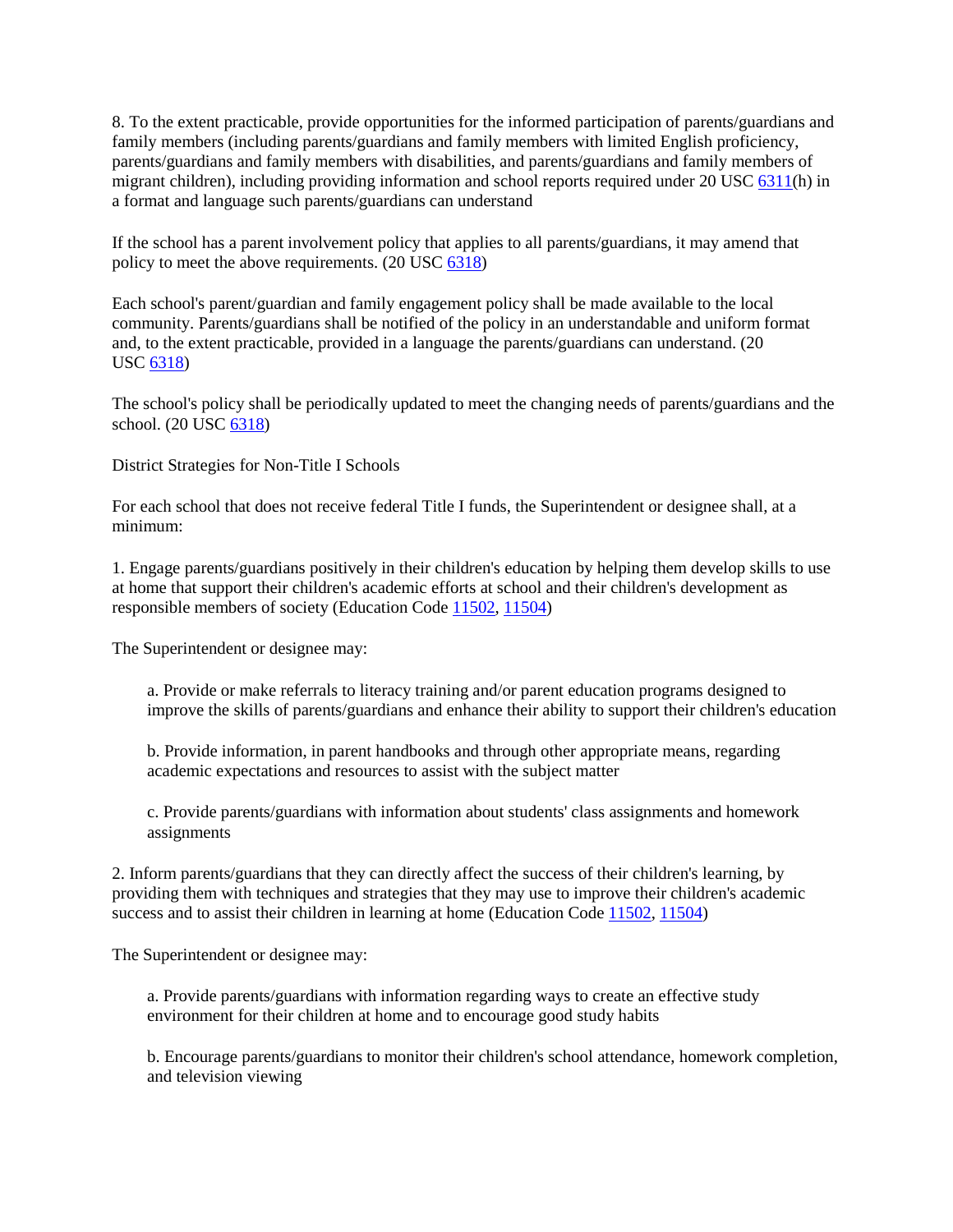c. Encourage parents/guardians to volunteer in their child's classroom and to participate in school advisory committees

3. Build consistent and effective communication between the home and school so that parents/guardians may know when and how to assist their children in support of classroom learning activities (Education Code [11502,](http://gamutonline.net/displayPolicy/129641/6) [11504\)](http://gamutonline.net/displayPolicy/129643/6)

The Superintendent or designee may:

a. Ensure that teachers provide frequent reports to parents/guardians on their children's progress and hold parent-teacher conferences at least once per year with parents/guardians of elementary school students

b. Provide opportunities for parents/guardians to observe classroom activities and to volunteer in their child's classroom

c. Provide information about parent/guardian and family engagement opportunities through district, school, and/or class newsletters, the district's web site, and other written or electronic communications

d. To the extent practicable, provide notices and information to parents/guardians in a format and language they can understand

e. Develop mechanisms to encourage parent/guardian input on district and school issues

f. Identify barriers to parent/guardian and family participation in school activities, including parents/guardians and family members who are economically disadvantaged, are disabled, have limited English proficiency, have limited literacy, or are of any racial or ethnic minority background

g. Encourage greater parent/guardian participation by adjusting meeting schedules to accommodate parent/guardian needs and, to the extent practicable, by providing translation or interpreter services, transportation, and/or child care

4. Train teachers and administrators to communicate effectively with parents/guardians (Education Code [11502,](http://gamutonline.net/displayPolicy/129641/6) [11504\)](http://gamutonline.net/displayPolicy/129643/6)

The Superintendent or designee may:

a. Provide staff development to assist staff in strengthening two-way communications with parents/guardians, including parents/guardians who have limited English proficiency or limited literacy

b. Invite input from parents/guardians regarding the content of staff development activities pertaining to home-school communications